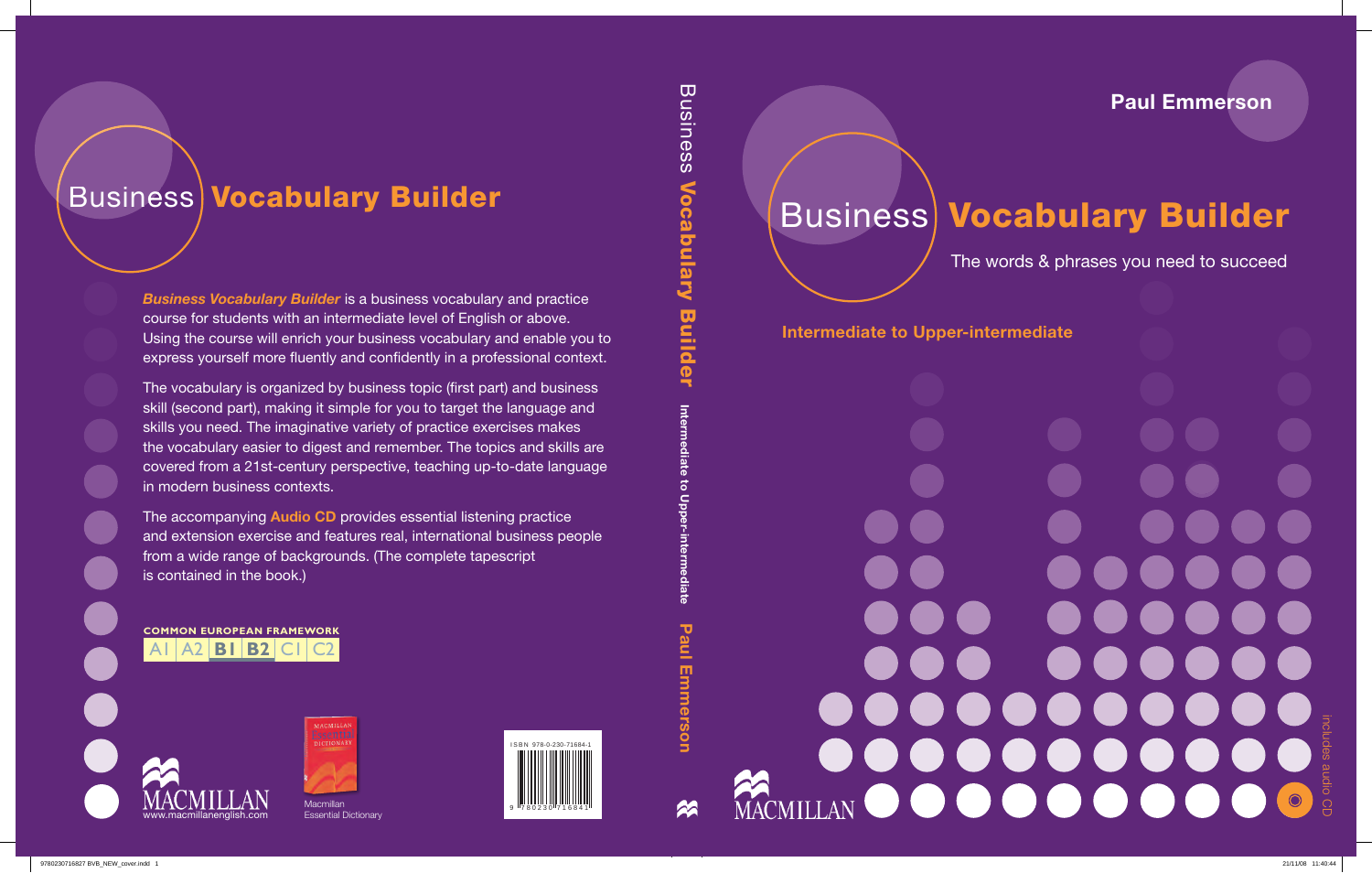## **Contents**

#### BUSINESS TOPICS

#### The business world

|                 | The business world                            |    |
|-----------------|-----------------------------------------------|----|
| $\mathbf{1}$    | The economy                                   | 6  |
| 2               | The business cycle                            | 8  |
| 3               | <b>International trade</b>                    | 10 |
| 4               | <b>Setting up and growing a business</b>      | 12 |
| 5               | <b>Company types and corporate governance</b> | 14 |
| 6               | <b>Global issues for the 21st century</b>     | 16 |
|                 | <b>Management</b>                             |    |
| 7               | <b>Management styles and qualities</b>        | 18 |
| 8               | <b>Organizing time and work</b>               | 20 |
| 9               | <b>Planning and setting objectives</b>        | 22 |
| $10-10$         | <b>Leading and motivating</b>                 | 24 |
| 11              | <b>Insurance and risk management</b>          | 26 |
|                 | <b>Production and operations</b>              |    |
| 12 <sup>7</sup> | <b>Manufacturing and engineering</b>          | 28 |
| 13              | <b>Inside a factory</b>                       | 30 |
|                 | 14 Procurement and purchasing                 | 32 |
| 15              | Supply chain management and logistics         | 34 |
|                 | 16 Lean production                            | 36 |
|                 | 17 <b>Quality</b>                             | 38 |
|                 |                                               |    |

#### Sales and marketing

| 18 <b>Sales</b>                 | 40 |
|---------------------------------|----|
| 19 <b>Customer service</b>      | 42 |
| 20 <b>Markets and marketing</b> | 44 |
| 21 <b>Product</b>               | 46 |
| 22 Distribution (place)         | 48 |
| 23 <b>Promotion</b>             | 50 |
| 24 Price                        | 52 |
| 25 Marketing management         | 54 |
| <b>Company finance</b>          |    |
| 26 Income statement             | 56 |
| 27 Balance sheet                | 58 |
| 28 Cash flow statement          | 60 |
| 29 <b>Managing cash flow</b>    | 62 |
|                                 |    |

Profitability 64

#### Financial markets

| 31 <b>Financial markets</b> | 66 |
|-----------------------------|----|
| 32 Investing in stocks      | 68 |

#### Human resources

| 33 <b>Recruitment</b>             | 70 |
|-----------------------------------|----|
| 34 <b>Pay and benefits</b>        | 72 |
| 35 <b>Issues in the workplace</b> | 74 |

#### EFFECTIVE COMMUNICATION

You and your job

| 36 Your background and career | 76 |
|-------------------------------|----|
| 37 Your company               | 78 |
| 38 Your job                   | 80 |

#### Telephoning

|    | 39 Telephoning – making and taking calls   | 82 |
|----|--------------------------------------------|----|
|    | 40 Telephoning - messages                  | 84 |
| 41 | Telephoning – checking, clarifying, active |    |
|    | listening                                  | 86 |
|    | 42 Telephoning – arranging a meeting       | 88 |
|    | 43 Telephoning - complaints                | 90 |
|    | 44 Telephoning - review                    | 92 |

#### Emails

| 45 <b>Emails - basics</b>          | 94  |
|------------------------------------|-----|
| 46 Emails – internal communication | 96  |
| 47 Emails – commercial             | 98  |
| 48 <b>Emails – customer issues</b> | 100 |
| 49 Emails – arranging a visit      | 102 |
| 50 <b>Emails – review</b>          | 104 |

#### Presentations

| 51 Presentations - opening               | 106 |
|------------------------------------------|-----|
| 52 Presentations - main body             | 108 |
| 53 Presentations - closing and questions | 110 |
| 54 Presentations – trends I              | 112 |
| 55 Presentations - trends II             | 114 |
| 56 Presentations - review                | 116 |
|                                          |     |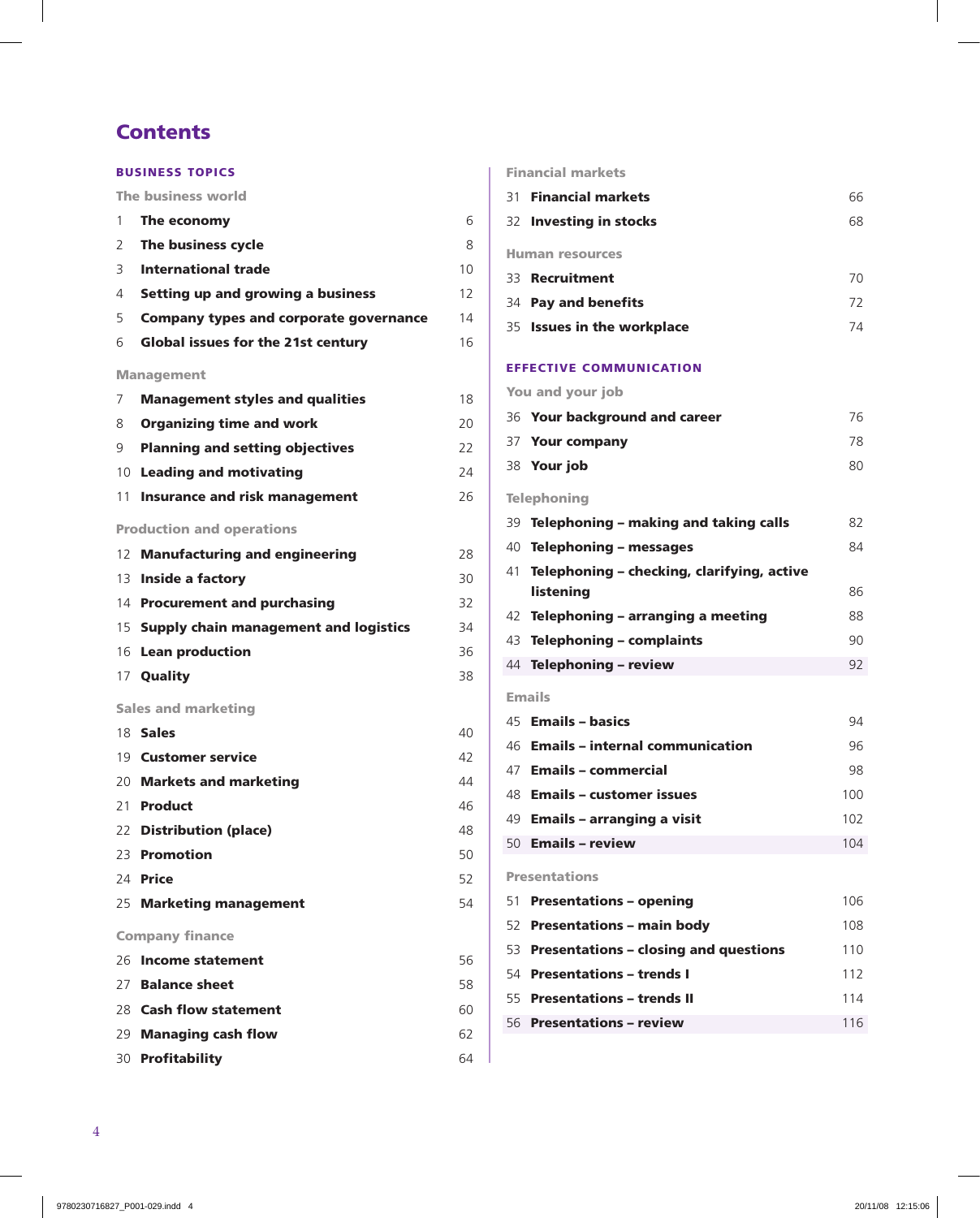#### Meetings

| 57 |                                                      |     |
|----|------------------------------------------------------|-----|
|    | <b>Meetings - opinions</b>                           | 118 |
| 58 | <b>Meetings - making things clear</b>                | 120 |
| 59 | <b>Meetings - problem-solving</b>                    | 122 |
| 60 | <b>Meetings - leading a meeting</b>                  | 124 |
| 61 | <b>Meetings - negotiating I</b>                      | 126 |
| 62 | <b>Meetings - negotiating II</b>                     | 128 |
| 63 | <b>Meetings - diplomatic language</b>                | 130 |
| 64 | <b>Meetings - review</b>                             | 132 |
|    | <b>Business reports and proposals</b>                |     |
| 65 | <b>Business reports and proposals - reports I</b>    | 134 |
| 66 | <b>Business reports and proposals - reports II</b>   | 136 |
| 67 | <b>Business reports and proposals - proposals I</b>  | 138 |
| 68 | <b>Business reports and proposals - proposals II</b> | 140 |
| 69 | <b>Business reports and proposals -</b>              | 142 |
|    | linking words                                        |     |
| 70 | <b>Business reports and proposals - review</b>       | 144 |
|    | <b>SPEAKING PRACTICE</b>                             |     |
|    | <b>Discussion topics</b>                             | 146 |
|    |                                                      |     |
|    | <b>WRITING PRACTICE</b>                              |     |
|    | <b>Writing tasks</b>                                 | 151 |
|    |                                                      |     |
|    |                                                      |     |
|    | <b>LISTENING PRACTICE</b>                            |     |
|    | <b>Interviews with business people: exercises</b>    |     |
| 1  | Interview with a private equity investor             | 153 |
| 2  | Interview with an entrepreneur                       | 153 |
| 3  | Interview with a management trainee                  | 153 |
| 4  | Interview with a supply chain manager                | 153 |
| 5  | Interview with a sales manager                       | 154 |
| 6  | Interview with a marketing director                  | 154 |
| 7  | Interview with a finance director                    | 154 |
| 8  | Interview with a human resources director            | 155 |

#### LISTENING scripts

| <b>Listen and repeat exercises</b> | 156 |
|------------------------------------|-----|
| Interviews with business people    | 157 |

#### ANSWER KEY 164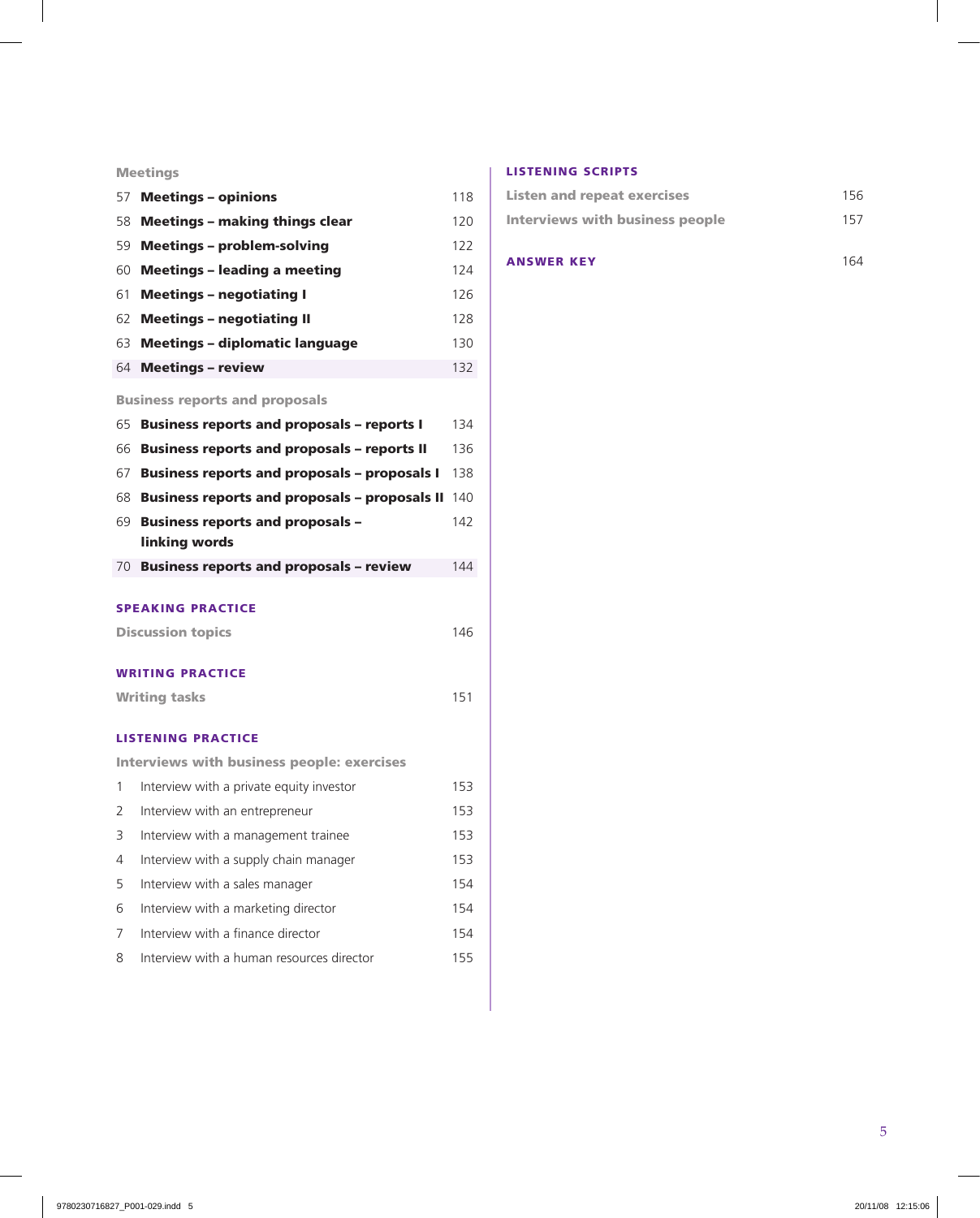

#### What is the supply chain?

The supply chain is the flow of parts and raw materials from their point of origin to the factory gates, then through the factory as work-in-process, and finally out of the factory as finished goods to be delivered to the final customer.

A modern manufacturing operation might have hundreds of suppliers providing different parts and components, and each of these suppliers will in turn have their own suppliers providing simpler parts, raw materials, etc. This is the upstream end of the supply chain. Similarly, the downstream end of the chain might consist of distributors, multiple customers, etc, and will involve batches of goods being shipped at different times to different places.

#### Supply chain management

During the whole process, from beginning to end, inventory (ie parts and goods) needs to be stored in warehouses and distribution centres and then transported as needed. All of this involves a huge amount of computerized information about the location of inventory, its expected arrival time at the next point, etc. This information has to be shared across many different companies and IT networks: suppliers, customers, third party logistics providers and the manufacturer itself. The management of this information is critical to the success of the business.

So, supply chain management (SCM) makes sure that the right items are in the right place at the right time and in the right quantities. There are of course wider strategic issues:

- How many suppliers should there be? And where?
- Where should the production facilities, distribution centres and warehouses be located?
- What distribution channels should be used?
- Which logistics companies should be used, both upstream and downstream?
- How can IT be used to integrate all the processes, make them more efficient, flag up potential bottlenecks, give clear signals of demand downstream, etc?
- How is cash flow and payment to all the parties involved in the supply chain going to be managed?

The aim of SCM is to collaborate with all the supply chain partners to improve the visibility and velocity of inventory.

#### **Logistics**

The word 'logistics' refers to the practical issues surrounding transportation, warehousing and inventory management. Where there is an external focus it's more or less a synonym for SCM, but it can also have an internal focus, getting materials from site A to site B inside a company at different stages of the business process. The term 'logistics' is also used in smaller companies where 'supply chain management' seems too grand.

## *The complexity of logistics*

- **\***It involves both inbound and outbound goods.
- **\*** It includes reverse logistics (ie, when goods are returned to the manufacturer, either because of customer returns, or overstocked inventory at the retailers, or outdated merchandise that can no longer sell).



**\*** It involves unloading items from one means of transport and loading onto another. This can be at a distribution centre or a warehouse. There are three possibilities:



- **\*** It involves materials handling inside the factory: goods are placed on pallets and moved around on fork-lift trucks.
- **\*** It involves inventory management at every stage using IT. This includes the ability to track items in transit.
- **\*** It involves co-ordination with related business functions such as purchasing and plant management.
- **\*** It involves a choice of means of transport: air (using special cargo airlines); sea (with containers stacked up on top of each other); road (vans, or trucks with trailers); rail (using wagons / freight cars).
- **\*** It involves a decision whether or not to use a thirdparty logistics provider (3PL). These companies provide integrated pick-and-pack, warehousing and distribution. They can also act as forwarding agents to handle shipping arrangements.

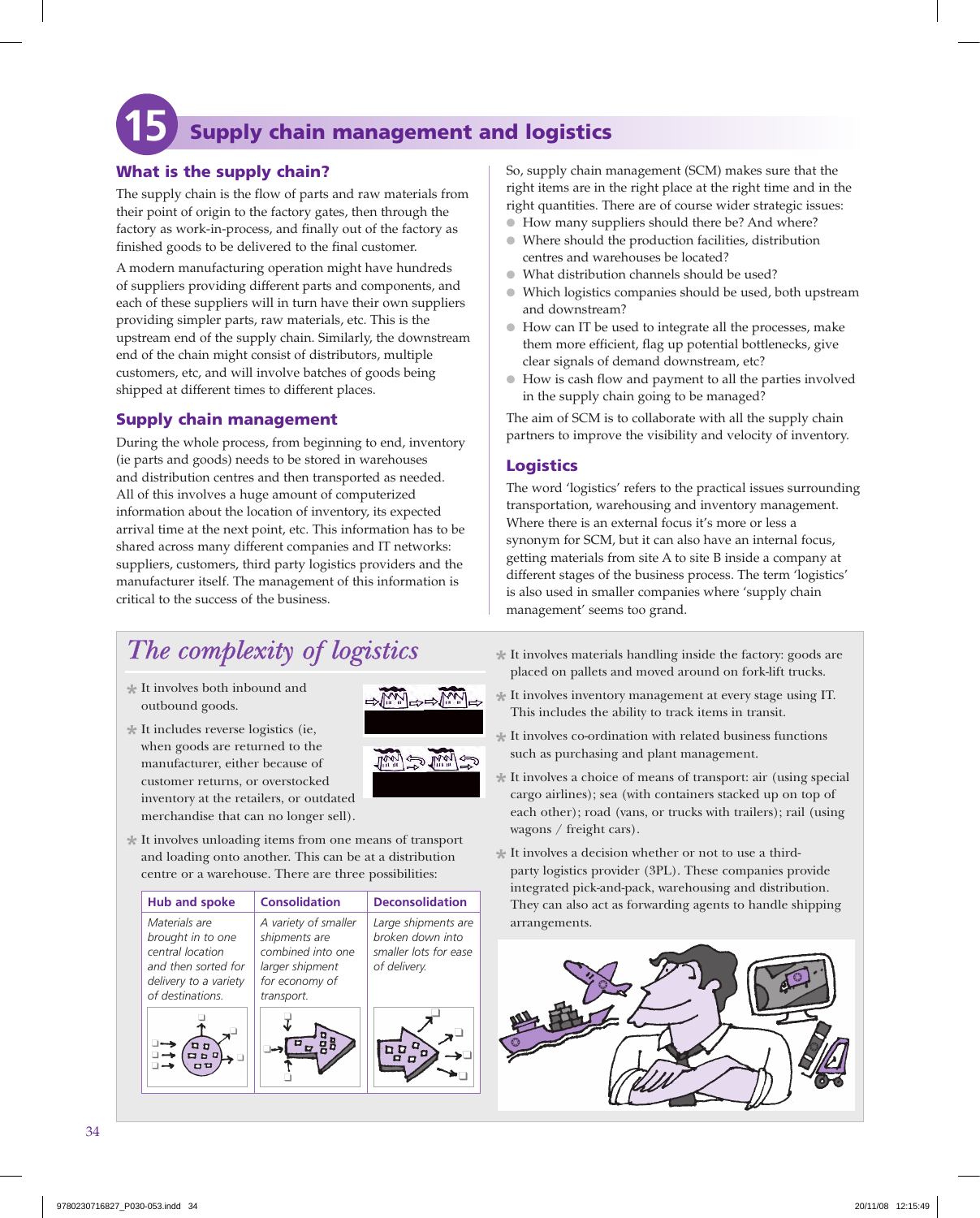## **Exercises**

#### 15.1 **Find a word in the text opposite that matches each definition below. The words appear in order.**

- 1 at an earlier stage in a process  $\equiv$
- 2 at a later stage in a process
- 3 groups of things that are made (or dealt with) together
- 4 large buildings for storing goods
- 5 *(two words)* buildings used for the storage of goods which will later be shipped to retail outlets \_
- 6 *(four words)* external firms that provide specialist services such as transportation and warehousing
- 7 *(phrasal verb)* draw attention to something
- 8 delays in one stage of a process that make the whole process take longer

#### **Now do the same for the words in 'The complexity of logistics' opposite.**

- 9 coming towards or arriving at (eg a factory or airport)
- 10 *(formal)* goods for sale
- 11 taking goods off a vehicle
- 12 *(three words)* the design of the inner part of a wheel, with a central part and lines coming out of it
- 13 flat wooden structures used for moving or storing heavy goods
- 14 *(two words)* vehicles with special equipment at the front for lifting and moving heavy objects
- 15 follow the progress of
- 16 *(phrasal verb)* arranged into a neat pile
- 17 back sections of trucks that can be separated, and are used for carrying heavy objects
- 18 process of starting with a large quantity of goods, sorting them according to different destinations, and then re-packaging them with new shipping labels

#### 15.2 **Read the definitions and complete the examples with one of these words:** *cargo***,** *freight***.**

- 1 goods carried by ship or aircraft [+ *of*] Example: *a ship carrying a* \_\_\_\_\_\_\_\_\_\_\_\_\_\_\_\_\_\_\_\_\_\_ of oil 2 goods carried by ship, train or aircraft; the system of moving these goods
	- Example: *services*

#### 15.3 **Make phrases by matching an item from each column.**

| 1 supply $\sim$ | provider |
|-----------------|----------|
| 2 finished      | customer |
| 3 final         | chain    |
| 4 logistics     | agent    |
| 5 distribution  | goods    |
| 6 forwarding    | channel  |

#### 15.4 **Complete the text about logistics using the words in the box.**

| balancing | ensuring            | forecasting | handling    |
|-----------|---------------------|-------------|-------------|
|           | linking negotiating | selecting   | warehousing |

'Logistics' is a term that is used in many different ways. Using a broad definition it can include all of the following:

#### **Customer service**

the right product is at the right place at the right time.

**Demand 2 and planning**

Determining the quantity of goods that need to be ordered in the future.

#### **Inventory management and materials <sup>3</sup>**

Keeping the supply chain flowing, with no bottlenecks, by <sup>4</sup> \_\_\_\_\_\_\_\_\_\_\_\_\_\_\_\_\_\_\_\_\_\_the quantity of items at different locations and different stages in the process.

#### **Communication technology**

**Example 12 the organization to its suppliers** with IT, for example to provide information about demand patterns to facilitate Just-In-Time delivery.

#### **Transportation**

 $\_$  the best means of transportation (ie air, rail, ship, truck).

#### **Purchasing**

 $\sim$  with suppliers about price, availability,

quality, etc. **8** 

Locating and designing facilities that allow efficient storage and distribution.

All the above activities must be coordinated properly. Inevitably there will be trade-offs – less of one thing and more of something else – in order to achieve the best outcome overall.

#### **See page 147 for some discussion topics.**

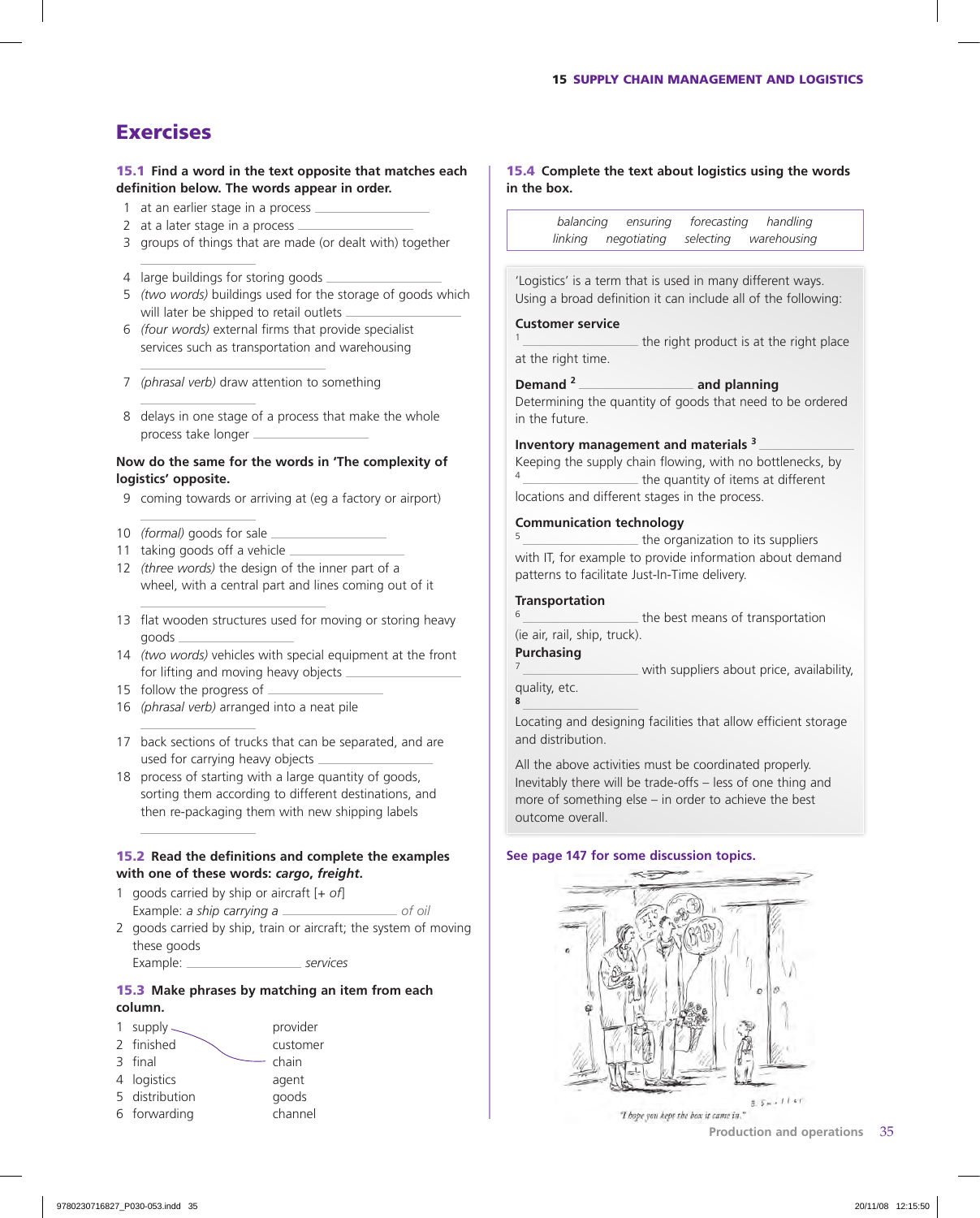

#### What sales thinks about marketing!

Sales consultants will quickly tell you how their job is different to marketing. They're the ones who have direct contact with the customers, they're the ones who really know what is going on in the market, and of course they're the ones who live with the insecurity of sales targets and commissions. The marketing guys just sit in their offices on fixed salaries, dreaming up fancy promotions, or thinking of new products that later research will tell them no-one wants. If only the marketing guys spoke to the sales guys more often, the business would do so much better.

#### What qualities does a salesperson need?

A salesperson needs to be:

● Knowledgeable (of the customer and their needs, of the products being sold, and of the industry and technical area).

- Visibly well prepared, organized and well-presented to inspire confidence in the other person.
- Reliable (eg they phone back when they say they will).
- Flexible (eg they're able to respond to changing customer needs and offer tailor-made solutions).

It is an old-fashioned cliché to think of a modern sales consultant as behaving like someone who sells second-hand cars. These days an aggressive hard sell very rarely works. Customers want to be helped to make their own decisions, not to be pushed before they're ready. The box below gives some ideas for modern sales techniques.

There are a variety of methods to close the deal: a direct request, a command, a reference to an immediate gain, fear, presenting alternatives, a summary, and finally simply an assumption that the customer is going to buy (ie behaving as if it's true even though the customer hasn't actually said yes).

## ✪ *Sales techniques*

#### *General points*

Try to identify the different roles inside a company. Who is the decision maker? Whose advice will they listen to? Who will actually be using the product?

Take time to socialize and build rapport in the first few moments. In particular, show interest in the customer.

#### *Discovering customer needs*

Have 'big ears and a small mouth'. Ask lots of questions. Listen actively: focus your attention on the other person and take notes. Knowledge of customer needs is a major competitive advantage – just as important as the product features or the price.

Check needs by restating them.

Refer to the information you have collected throughout the rest of the meeting.

#### *Presenting the best case*

Build a case slowly, based on the individual customer's needs, rather than working from a script.

Be clear and precise, judge the level of detail required, and avoid jargon.

Emphasize benefits (ie what a product does – how it will make life better for the customer) and not just features (ie what it is).

Use the cumulative effect of a number of benefits.

Sell the price by demonstrating value for money. (Being cheap is rarely a virtue.)

Differentiate from the competition, without openly knocking them.

Show how your case is tailored.

Be credible: show confidence, display your knowledge, and give attention to detail.

Make your case believable by referring to some form of proof: a demonstration of the product, a mention of other satisfied customers, giving the results of tests and research, using the power of numbers (eg 100,000 sold; 20 years in the market).

Refer to an ongoing relationship with the customer.

#### *Handling objections*

View objections as an opportunity – they're a sign of interest and are inevitable. First, acknowledge the point. Then, either remove the objection, or minimize its significance, or turn it into a positive.

#### *Closing*

Look out for buying signals that show the customer is nearly ready to make a decision:

- $\star$  The customer makes a reference to the product in use, perhaps with an assumption in their way of talking that they're the users.
- ★ The customer asks about what results they can hope to achieve after they have been using the product for some time.
- The customer asks after-sales questions, ie, questions about installation.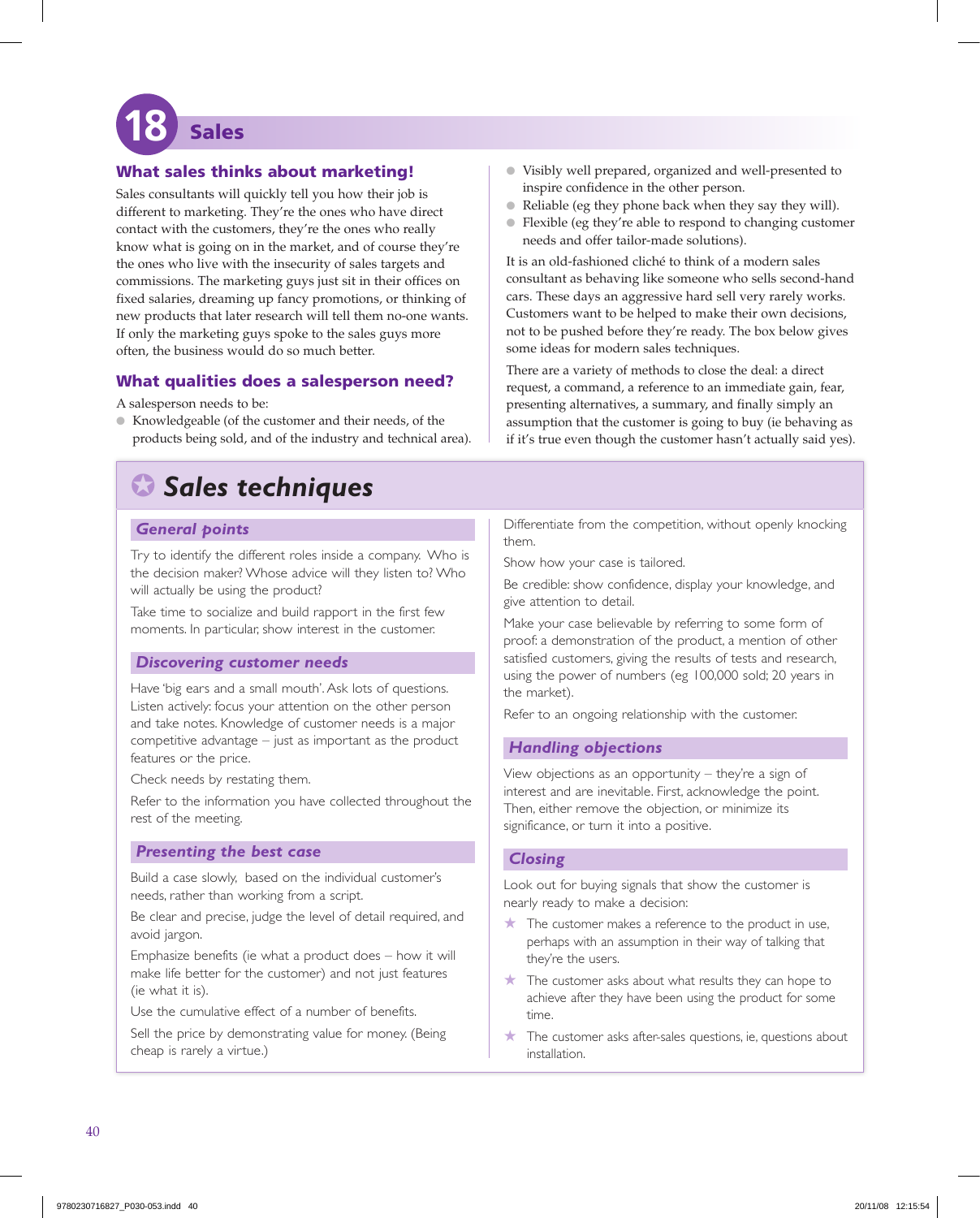## Exercises

#### 18.1 **Find a word in the text opposite that matches each definition below. The words appear in order.**

- 1 expensive and complicated
- 2 customized; personalized

#### **Now do the same for the words in 'Sales techniques' opposite.**

- 3 a relationship in which people like, understand and respect each other
- 4 *(two words)* something that helps your company do better than another
- 5 written words, like the ones that actors use
- 6 words used by people in the same profession that are difficult for other people to understand
- 7 criticizing
- 8 accept that something exists

#### 18.2 **Match the techniques 1–8 to the sales consultant's comments a–h.**

- 1 Responding to the customer's needs *a*
- 2 Selling the price by showing how it can be divided into smaller parts
- 3 Showing how a feature has more than one benefit
- 4 Selling the price by showing how money can be saved  $\Box$
- 5 Selling the price by offering something extra  $\Box$
- 6 Saying something when you're unable to give a tailor-made solution  $\Box$
- 7 Acknowledging an objection  $\Box$
- 8 Checking understanding  $\Box$
- a 'Because you said that timing was important, let me take that point next.' / 'You said earlier this had to be costeffective, so …'
- b 'Is that clear?' / 'Would it be useful to give you more detail?'
- c 'This has multiple advantages.' / 'This will also improve your existing …'
- d 'You know it would cost a lot of money to do it that way, and you would lose the exceptional value for money that you're getting here.'
- e 'You get this plus this.'
- f 'You can spread the costs over …' / 'The use can be shared by different departments.'
- g 'It will help you to reduce costs.' / 'This will eliminate the need for …'
- h 'Yes, that's certainly something we need to review.' / 'Yes, that's a fair point. Let me give you some background to explain why we do it that way.'

#### 18.3 **Techniques 1–7 are all ways of closing a deal. Match the techniques with the sales consultant's comments a–g.**

- 1 Direct request  $\Box$
- 2 Command *c*
- 3 Immediate gain  $\Box$
- 4 Fear
- 5 Alternatives
- 6 Summary
- 7 Assumption
- a 'If you give me the go-ahead now, then I can have it up and running within a week.' / 'We have a special offer this month.'
- b 'We have them in stock for immediate delivery, but you know they're selling very fast.' / 'If you can't give me the go-ahead today, the delivery time you need is going to be difficult.'
- c 'Right, let's get this organized.' / 'Let me have written confirmation as soon as you can and I'll start the ball rolling.'
- d 'Shall we go ahead?' / 'How much would you like?' / 'When shall we start?'
- e 'Are you more interested in the regular model or the executive model?' / 'Do you want to schedule this for this month or next month?'
- f 'Yes, I can see that this is going to work really well for you.' / 'OK, if you have no more questions, I'll just get the paperwork from my bag.'
- g 'So, this solution gives you something that works well with your existing equipment, is easy to install, and gives you significant cost savings. Can we go ahead?'

#### 18.4 **Underline the correct (or most likely) words in italics.**

- 1 So, it looks like this solution works well for you. Shall we *go in front / go ahead*?
- 2 We can have it *up and running / up and going* within a week.
- 3 I don't want to *knock / critic* the competition, but this is a much better product.
- 4 This is the *actual / latest* model.
- 5 You're lucky it's *for sale / on sale* this month. We're running a special promotion.
- 6 Yes, the one in the shop window is *for sale / on sale* you can buy it.
- 7 In the week before Christmas we usually see very high sales *volumes / quantities*.
- 8 North America *counts for / accounts for* 40% of our worldwide sales.

#### **See page 148 for some discussion topics.**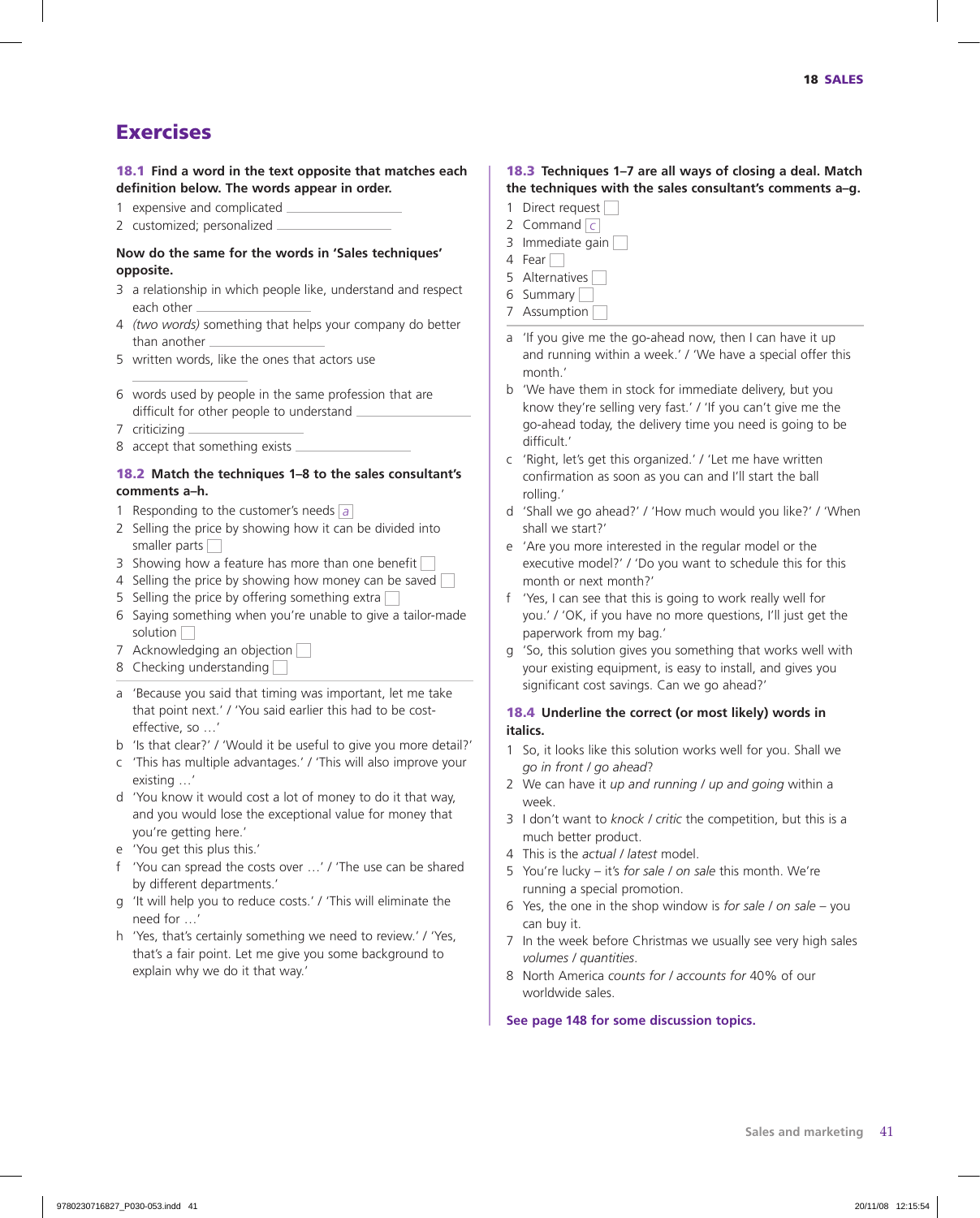

## **57** meetings – opinions

Read the extract from a meeting in a household products company. Antoine (A), Brigitte (B) and Chris (C) are discussing their company's marketing strategy.

- A: We need to do something radical to develop our brands. The retailers are becoming more and more powerful – they buy from us for whatever price they want, and sell to the public for whatever price they want
- 5

10

15

20

25

35

45

- B: Absolutely. Our profit margins are getting thinner and thinner.
- C: I totally agree with you about the power of the retailers. And it's not just their pricing power – it's also their
- own-label products. Why should people pay more for branded items like ours?
	- A: Basically, we have to look at branding in a whole new way. In my opinion, we have to go beyond market research, beyond talking about quality, and beyond
- clever advertising slogans. What I'm trying to say is we need to make an emotional connection with consumers. We need consumers to love us, not just to need us.
- B: I'm not so sure about that. We sell detergents and things for the home. How emotional are cleaning products? We're not a company like Apple or Nike who make exciting, lifestyle products. What do you think, Chris?
- C: It seems to me that we have to do something we can't just carry on as we are. It may be true that our
- products aren't very exciting, but we also have to consider that household products are an important part of family life, and families are near the centre of our emotions. Actually, I do think our advertising could appeal more to people's emotions.
- B: OK, OK. You're probably right. But what did you have in mind, Antoine? 30
	- A: We need a new 'face' for our brands. A celebrity. Someone who the public loves. To put it simply, we need the most famous football player in the world to appear on screen, using our products.
	- B: Really? Do you think so? You think that if a famous footballer cleans their teeth and washes the floor, using our products, the public will love us? I think they will laugh at us, and at the footballer.
- C: Obviously it would have to be done carefully, and a footballer may not be the best choice. Perhaps a film star from romantic comedy movies would be better. But in general I like Antoine's idea. 40
	- B: OK, I can see what you mean, but don't you think this is all going to be very expensive?
		- A: That's true. It will be. But from my point of view it's worth it. An emotional connection is the only way to justify a premium price.

### *The phrases you need* ☞

#### **Asking for opinions**

*What do you think, Chris? Chris, what's your opinion? What did you have in mind?*

#### **Giving an opinion**

*What I'm trying to say is … / The point is … In my opinion … / The way I see it … Basically … / Essentially … Actually … / As a matter of fact … Obviously … / Clearly … In general … / Overall … To put it simply … / In short …*

#### giving an opinion (more carefully)

*It seems to me that … I tend to feel that … From my point of view …*

#### **Agreeing**

*That's true. I totally agree with you. / Absolutely. It's not just … , it's also … You're probably right.*

#### agreeing partially

*I agree up to a point, but … OK, I can see what you mean, but don't you think … ? It may be true that … , but we also have to consider …*

#### **Disagreeing**

*Really? Do you think so? I'm not so sure about that. I'm sorry, that's not how I see it. I really can't agree with you there.*

- Notice the different ways to give an opinion in the box above. Many of these phrases appear in the extract.
- Notice the different ways to agree and disagree above. Many of these phrases appear in the extract.